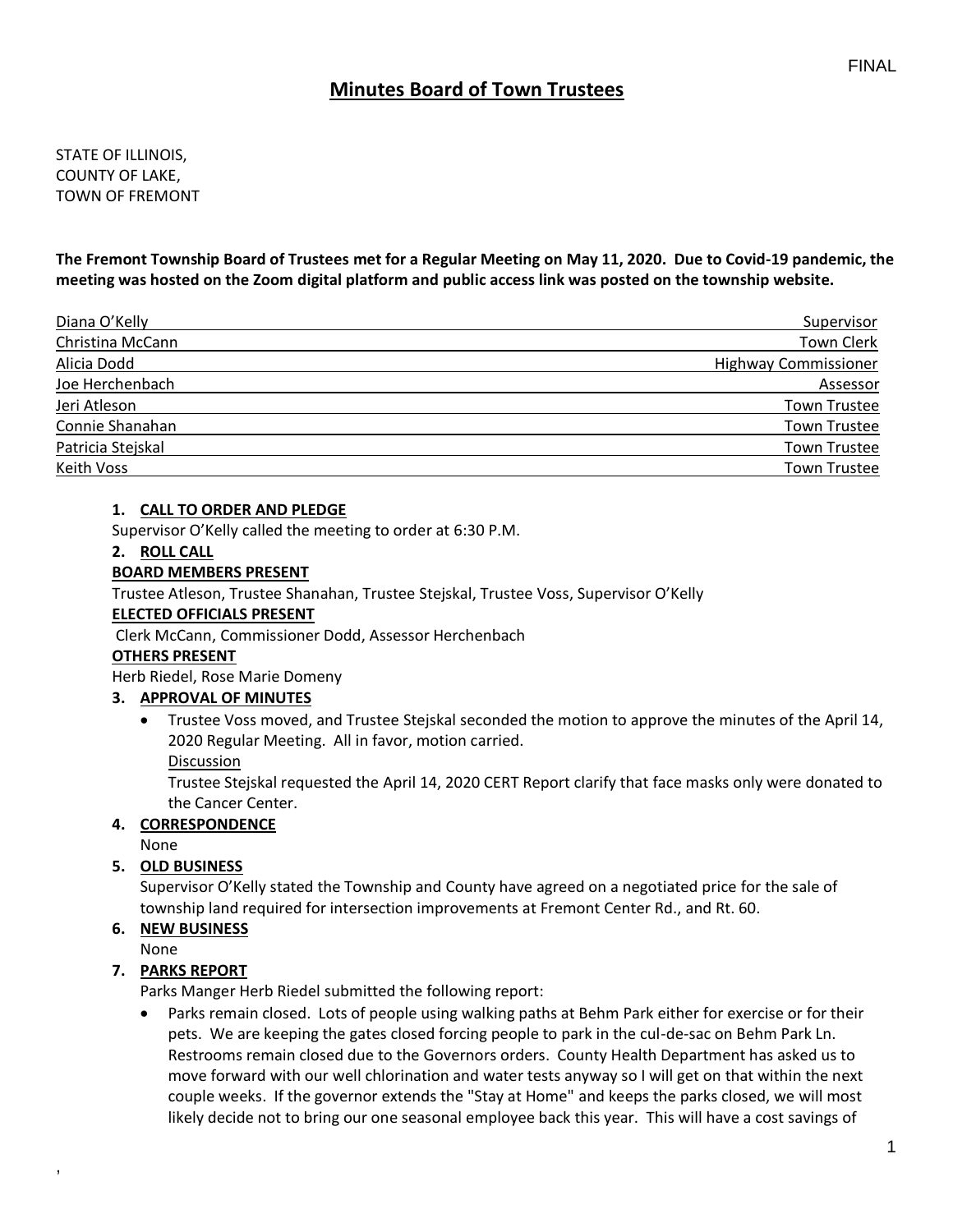approx. \$20,000. or so to the township. Nancy and I have been discussing that this decision should be made in early June to be fair to the seasonal employee.

- Township has been asked about the opening of the Pickle Ball courts. I have even seen people come to the Park and walk down to the courts to check and see if the nets are installed. I do not see any safe, legal way to open these courts for play. I feel that it would place liability on the township.
- We have been really busy the last week with the field renovation that I mentioned at last month's board meeting. The reno was completed today. We have approx. 70-man hours into the reno. I am still waiting for some final invoicing, but I believe that the project came in under budget. I had budgeted \$20,000 for this project.

| Material for Small Field Reno                       | \$12,087.30    |
|-----------------------------------------------------|----------------|
| Contractor fee for Laser Grading w/ prevailing wage | \$4.673.20     |
| Roller Rental                                       | \$1,000.00     |
|                                                     | \$ \$17,760.50 |

- I have emailed all of you pictures of the project just in case that you are interested in viewing. I was having some troubles with personal emails, so please check your Gmail if interested.
- I am hoping that in the future, I will not need to pay for the laser grading services. Working hand in hand with the contractor has taught me some tricks but most importantly, reassures me that I can do this task myself. We do have (2) additional baseball fields that need this reno so hopefully I can save some money on the contracting part. The (2) remaining fields are also larger in size.
- We are also mowing grass every day. Our first round of fertilizer needs to go down within the next week or so. Currently busy trying to mow the sides of the roads for the highway department as well. Big thanks need to go out to Ela Township for allowing us to use their (Boom Mower). This machine is allowing us to mow the roadsides without ever leaving the road. This is perfect for springtime mowing due to the ditches being extremely wet.
- Mosquito dunks have been acquired. I was able to get (2) free cases from the Health Department again this year, leaving us the need to purchase (2) additional cases from Clark Industries. My discussions with Alana from the Health Dept. conclude that we will try and applicate the townships catch basins in early June barring extremely rainy weather.
- Lastly, relative to the Administration Center, I will be emailing the contractor that coated the sidewalks to setup a meeting to discuss damage to the front application. It appears that the clear coat is coming off, and cracks are re appearing underneath the coating as well. Will be in touch on this issue.

# **8. CERT REPORT**

CERT Leader Pat Stejskal reported the following:

- Fremont CERT held a safe, creative and socially distanced meeting on Wednesday, May 6 in the lower parking lot at the township. Nine members attended for brief updates, four of them being graduates of our most recent training class.
- "CERT Presents" on WRLR (98.3FM) is broadcasting live twice daily M-F (12-1pm and 6-7pm) with info and guest speakers specific to the pandemic. Supervisor O'Kelly was a recent guest.

### **9. COMMUNITY GARDEN REPORT**

Garden Manager Alicia Dodd reported the following:

- Two weeks ago, extra plants were offered to the community. The event was well attended.
- Picked up plants from CLC
- Hoping to start planting in the garden tomorrow

# **10. ELECTED OFFICIALS' REPORT**

### **Assessor**

,

Assessor Joe Herchenbach reported the following:

- County mailed tax bills
- Tax rates in most township areas have declined
- There is talk the County will delay due date for June 2020 property tax payments.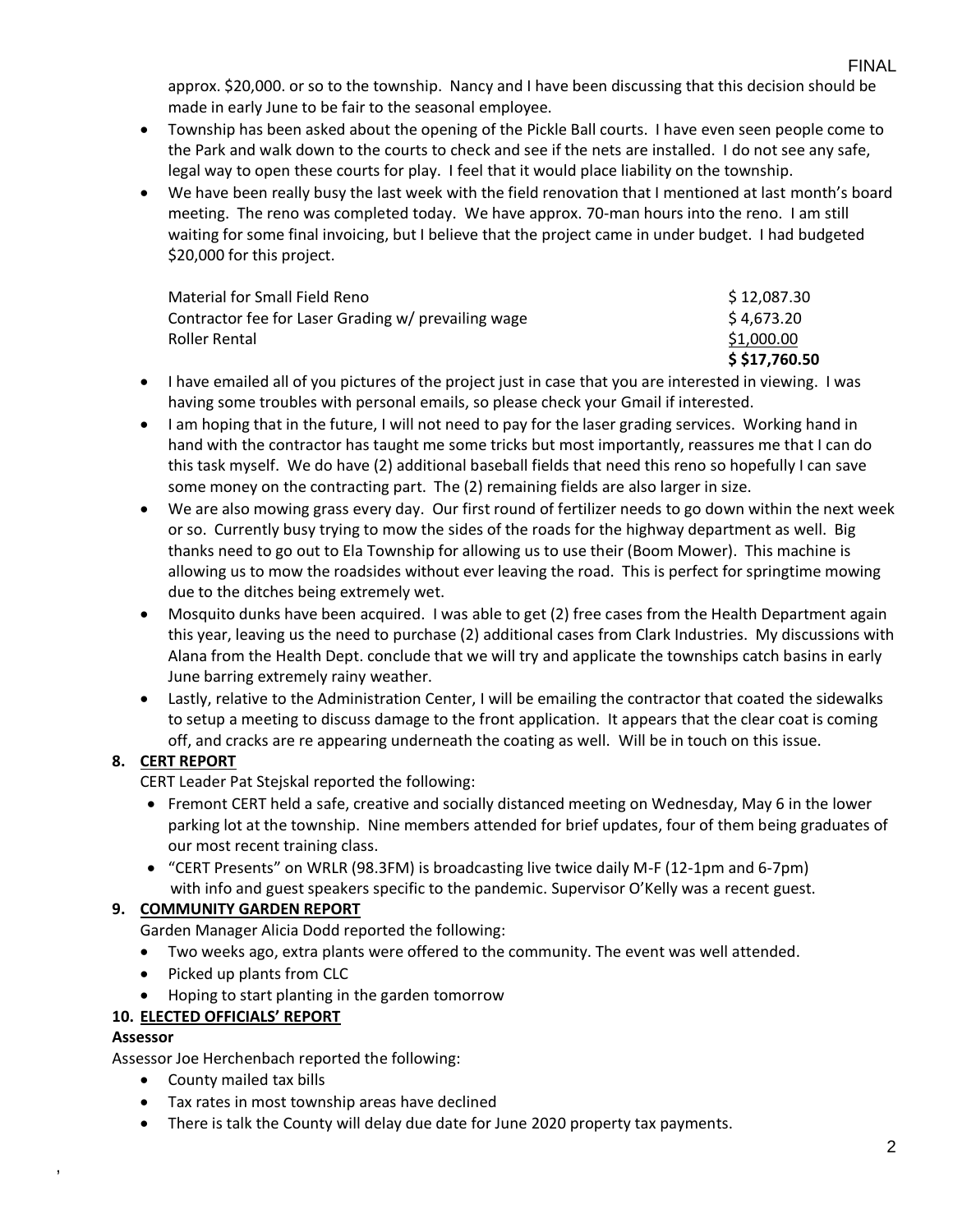- The office remains open and appointments are scheduled for necessary in-person visits
- Plexiglass shields have been installed at service counters
- Talked to HVAC contractor about separating HVAC thermostat sections in order to better control the climate in the assessor's office

### **Clerk**

Clerk McCann Reported the Following:

- Budget Hearings rescheduled for Thursday, May 28 at 6:15 and 6:25 p.m.
- Next board meeting scheduled for June 8. Anticipate it will fall under Phase 2 of the re-opening plan which limits crowd size to 10 people or less. Requesting feedback from the board if it wants to continue holding meetings via Zoom or in person with social distancing protocols in place.
- Working to locate, organize and digitally file all ordinances, resolutions and policies adopted by previous highway commissioners. The records will be stored in OneDrive folders shared with Alicia and Herb
- Sexual Harassment Policy must be updated next month to reflect a mechanism for elected officials to report sexual harassment.

### **Highway Commissioner**

Highway Commissioner Alicia Dodd reported the following:

- Communicating with CDM Smith and Campanella about making repairs to road and right of way after JAWA project
- Crew has been busy with lower cost projects such as repairing plow damage, shouldering, roadside work
- Decided to postpone paving until next spring since our budget is so tight and revenues unknown. The 2020 Paving bid will be honored through June 2021.
- Replaced culvert on Trinity and 60/83 because IDOT would not take ownership
- Erhart Rd. culvert continues to be a problem. In communication with lawyer and engineer to find a solution
- Repair to well tank on Fremont Ave. is complete
- Ivanhoe Estates will be utilizing SSA funds to complete paving this year
- Took delivery of Mack truck ordered last fall

### **Sylvan Lake Dam**

- Dam was inspected last week
- Waiting for inspection report to quote dam insurance

#### **Supervisor**

Supervisor O'Kelly reported the following:

- Installation of the new fire panel is completed
- Food pantry use up 400% and community donations have been incredible
- New accounting software should be live by July  $1<sup>st</sup>$

#### **Trustees**

,

- Trustee Atleson requested township policies be reviewed to determine if any need updated. Atleson thanked Assessor Herchenbach for his hard work during the tax cycle. Trustee Atleson also referred residents to the township caseworker.
- Trustee Shanahan attended a Zoom meeting with the Lake County Health Department on Covid-19. To date there are 270 virus cases in the County, 164 deaths (107 from long term care facilities such as nursing homes) and 19,852 people have been tested.

### **11. GA/EA/FOOD PANTRY REPORT**

The following statistics were reported for April 2020

- Currently no residents on general or emergency assistance
- One hundred two (102) residents received food pantry assistance
- Four (4) LIHEAP applications processed
- No RTA Passes processed